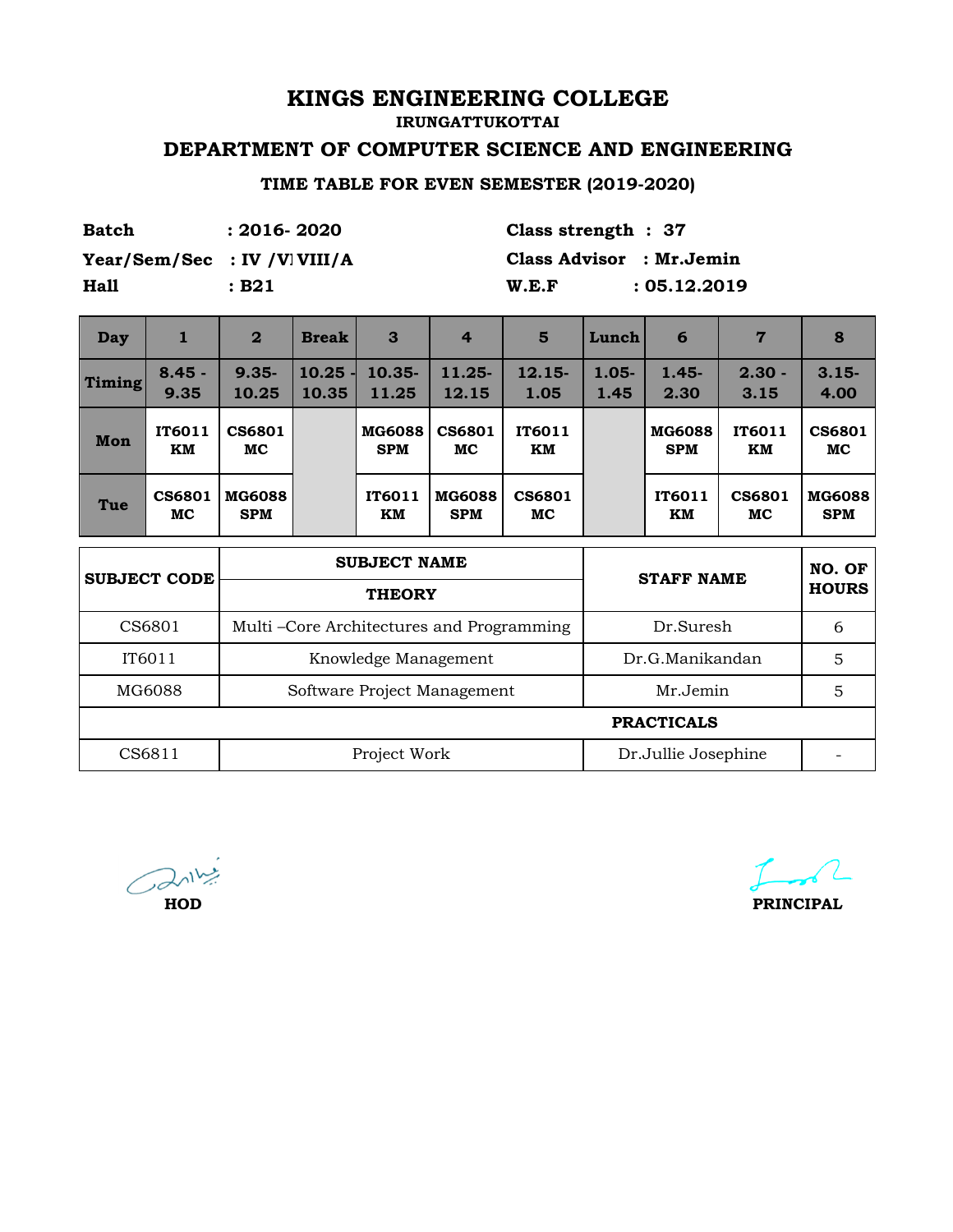**IRUNGATTUKOTTAI**

### **DEPARTMENT OF COMPUTER SCIENCE AND ENGINEERING**

**TIME TABLE FOR EVEN SEMESTER (2019-2020)**

| <b>Batch</b>                  | $: 2016 - 2020$ | Class strength $: 37$ |                                     |
|-------------------------------|-----------------|-----------------------|-------------------------------------|
| $Year/Sem/Sec$ : IV /V VIII/B |                 |                       | Class Advisor : Mrs. Sheela Lavanya |
| <b>Hall</b>                   | : C21           | W.E.F                 | : 05.12.2019                        |

| Day    | 1                           | $\overline{2}$              | <b>Break</b>                               | $\mathbf{3}$                | $\overline{4}$                           | 5                   | Lunch            | 6                           | 7                   | 8                   |
|--------|-----------------------------|-----------------------------|--------------------------------------------|-----------------------------|------------------------------------------|---------------------|------------------|-----------------------------|---------------------|---------------------|
| Timing | $8.45 -$<br>9.35            | $9.35 -$<br>10.25           | $10.25 -$<br>10.35                         | $10.35 -$<br>11.25          | 11.25-<br>12.15                          | $12.15-$<br>1.05    | $1.05 -$<br>1.45 | $1.45 -$<br>2.30            | $2.30 -$<br>3.15    | $3.15 -$<br>4.00    |
| Mon    | <b>MG6088</b><br><b>SPM</b> | <b>CS6801</b><br>МC         |                                            | <b>MG6088</b><br><b>SPM</b> | <b>CS6801</b><br>МC                      | IT6011<br>KM        |                  | <b>MG6088</b><br><b>SPM</b> | IT6011<br>KM        | <b>CS6801</b><br>MC |
| Tue    | CS6801<br>MC                | <b>MG6088</b><br><b>SPM</b> |                                            | <b>IT6011</b><br>KM         | <b>MG6088</b><br><b>SPM</b>              | <b>CS6801</b><br>MC |                  | <b>IT6011</b><br>KM         | <b>CS6801</b><br>MC | IT6011<br>KM        |
|        | <b>SUBJECT CODE</b>         |                             |                                            | <b>SUBJECT NAME</b>         |                                          |                     | NO. OF           |                             |                     |                     |
|        |                             |                             |                                            | <b>THEORY</b>               |                                          |                     |                  | <b>STAFF NAME</b>           |                     | <b>HOURS</b>        |
|        | CS6801                      |                             |                                            |                             | Multi-Core Architectures and Programming |                     |                  | Dr.Thaiyal Nayagi           |                     | 6                   |
|        | IT6011                      |                             | Knowledge Management<br>Mrs.Sheela Lavanya |                             |                                          |                     | 5                |                             |                     |                     |
|        | MG6088                      |                             |                                            |                             | Software Project Management              |                     |                  | Ms.Monika                   |                     | 5                   |
|        |                             |                             |                                            |                             |                                          |                     |                  | <b>PRACTICALS</b>           |                     |                     |
|        | CS6811                      |                             |                                            | Project Work                |                                          |                     |                  | Dr.Jullie Josephine         |                     |                     |

ىر **HOD**

**PRINCIPAL**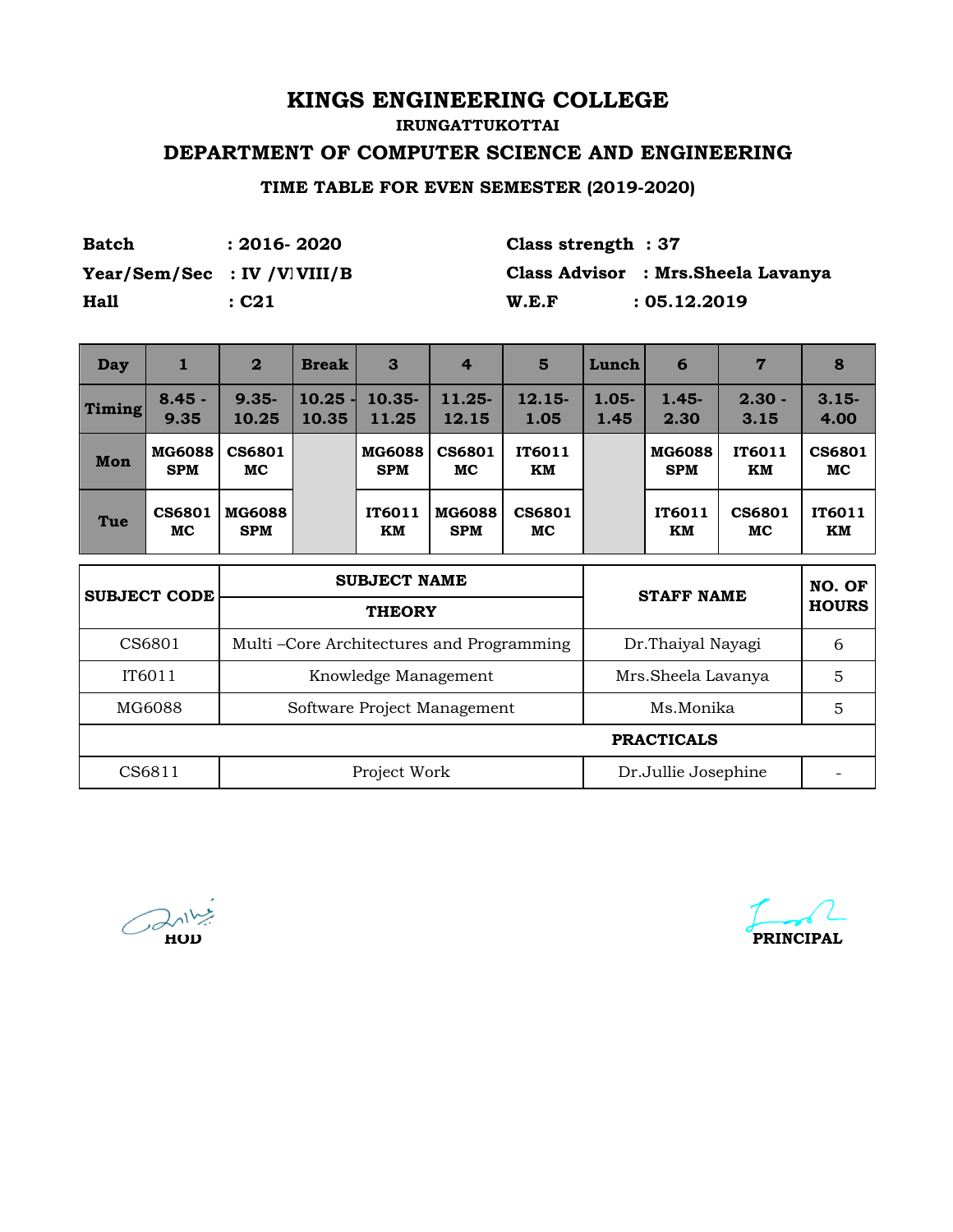#### **IRUNGATTUKOTTAI**

## **DEPARTMENT OF COMPUTER SCIENCE AND ENGINEERING**

### **TIME TABLE FOR EVEN SEMESTER (2019-2020)**

| <b>Batch</b>  |                            | $: 2017 - 2021$            |              |                             |                                           | Class strength: 31           |                   |                                             |                                                                             |                            |
|---------------|----------------------------|----------------------------|--------------|-----------------------------|-------------------------------------------|------------------------------|-------------------|---------------------------------------------|-----------------------------------------------------------------------------|----------------------------|
|               | Year/Sem/Sec               | : III / VI/A               |              |                             |                                           | Class Advisor: Mrs.T.C.Vidya |                   |                                             |                                                                             |                            |
| <b>Hall</b>   |                            | :B22                       |              |                             |                                           | W.E.F                        |                   | : 05.12.2019                                |                                                                             |                            |
| <b>Day</b>    | $\mathbf{1}$               | $\overline{\mathbf{2}}$    | <b>Break</b> | 3                           | $\overline{4}$                            | $5\phantom{1}$               | Lunch             | 6                                           | $\overline{7}$                                                              | 8                          |
| <b>Timing</b> | $8.45 -$                   | $9.35 -$                   | 10.25        | 10.35-                      | 11.25-                                    | 12.15-                       | $1.05 -$          | $1.45 -$                                    | $2.30 -$                                                                    | $3.15 -$                   |
|               | 9.35                       | 10.25                      | 10.35        | 11.25                       | 12.15                                     | 1.05                         | 1.45              | 2.30                                        | 3.15                                                                        | 4.00                       |
| Mon           | CS8651<br>IP               | <b>CS8691</b><br>AI        |              | <b>CS8602</b><br>CD         | <b>CS8601</b><br><b>MC</b>                | <b>CS8603</b><br><b>DS</b>   |                   | <b>IT8076</b><br><b>ST</b>                  | Library                                                                     | <b>CS8691</b><br>AI        |
| Tue           | <b>CS8603</b><br><b>DS</b> | <b>CS8651</b><br>IP        |              | IT8076<br><b>ST</b>         | <b>CS8691</b><br>AI                       | <b>CS8601</b><br>MC          |                   | <b>CS8602</b><br>CD                         | <b>CS8603</b><br>DS                                                         | CS8651<br>IP               |
| <b>Wed</b>    | <b>CS8602</b><br>CD        | <b>IT8076</b><br><b>ST</b> |              | <b>CS8601</b><br>MC         | <b>Soft</b><br><b>Skill</b>               | <b>CS8603</b><br>DS          |                   |                                             | <b>CS8661 - IP Lab</b>                                                      |                            |
| Thu           | <b>CS8601</b><br>MC        | Soft<br><b>Skill</b>       |              | <b>CS8691</b><br>AI         | <b>CS8602</b><br>CD                       | <b>CS8651</b><br>IP          |                   |                                             | <b>CS8662 - MAD Lab</b>                                                     |                            |
| Fri           | <b>CS8691</b><br>AI        | <b>CS8651</b><br>IP        |              | <b>CS8602</b><br>CD         |                                           | CS8611 - Mini<br>Project     |                   | <b>CS8603</b><br><b>DS</b>                  | <b>CS8601</b><br>MC                                                         | <b>IT8076</b><br><b>ST</b> |
| <b>Sat</b>    | CS8651<br>IP               | <b>CS8691</b><br>AI        |              | <b>CS8603</b><br><b>DS</b>  |                                           | Aptitude                     |                   | IT8076<br><b>ST</b>                         | <b>CS8602 - CD</b>                                                          |                            |
|               |                            |                            |              | <b>SUBJECT NAME</b>         |                                           |                              |                   |                                             |                                                                             | NO. OF                     |
|               |                            |                            |              |                             |                                           |                              | <b>STAFF NAME</b> |                                             |                                                                             |                            |
|               | <b>SUBJECT CODE</b>        |                            |              | <b>THEORY</b>               |                                           |                              |                   |                                             |                                                                             | <b>HOURS</b>               |
|               | CS8651                     |                            |              | <b>Internet Programming</b> |                                           |                              |                   | Ms.Suhasini                                 |                                                                             | 6                          |
|               | CS8691                     |                            |              | Artificial Intelligence     |                                           |                              |                   | Dr.Parameswari                              |                                                                             | 6                          |
|               | CS8601                     |                            |              | Mobile Computing            |                                           |                              |                   | Mrs.T.C.Vidhya                              |                                                                             | 5                          |
|               | CS8602                     |                            |              | Compiler Design             |                                           |                              |                   | Mrs. D.Sterlin Rani                         |                                                                             | $\overline{7}$             |
|               | CS8603                     |                            |              | Distributed Systems         |                                           |                              |                   | Mrs.Bhavani                                 |                                                                             | 6                          |
|               | IT8076                     |                            |              | Software Testing            |                                           |                              |                   | Dr.Suresh                                   |                                                                             | 5                          |
|               |                            |                            |              | <b>PRACTICAL</b>            |                                           |                              |                   |                                             |                                                                             |                            |
|               | CS8661                     |                            |              |                             | Internet Programming Laboratory           |                              |                   | Ms.Suhasini                                 |                                                                             | 3                          |
|               | CS8662                     |                            |              |                             | Mobile Application Development Laboratory |                              |                   | Mrs.T.C.Vidhya                              |                                                                             | 3                          |
|               | CS8611                     |                            |              | Mini Project                |                                           |                              |                   | Ms.Suhasini, Mrs.Bhavani,<br>Dr.Parameswari | Mrs.Sterlin Rani, Mrs.Leena Jenifer,<br>Mrs.Sheela Lavanya, Mrs.T.C.Vidhya, | $\overline{2}$             |
|               |                            |                            |              | <b>Aptitude (APT)</b>       |                                           |                              |                   | Mrs.Sheela Lavanya                          |                                                                             | 2                          |
|               |                            |                            |              | Soft Skill<br>Library       |                                           |                              |                   | Mrs. Saranya<br>Ms. Suhasini                |                                                                             | 2                          |

 $\bigodot$   $\lambda$ <sup>11</sup> $\frac{1}{2}$ **HOD**

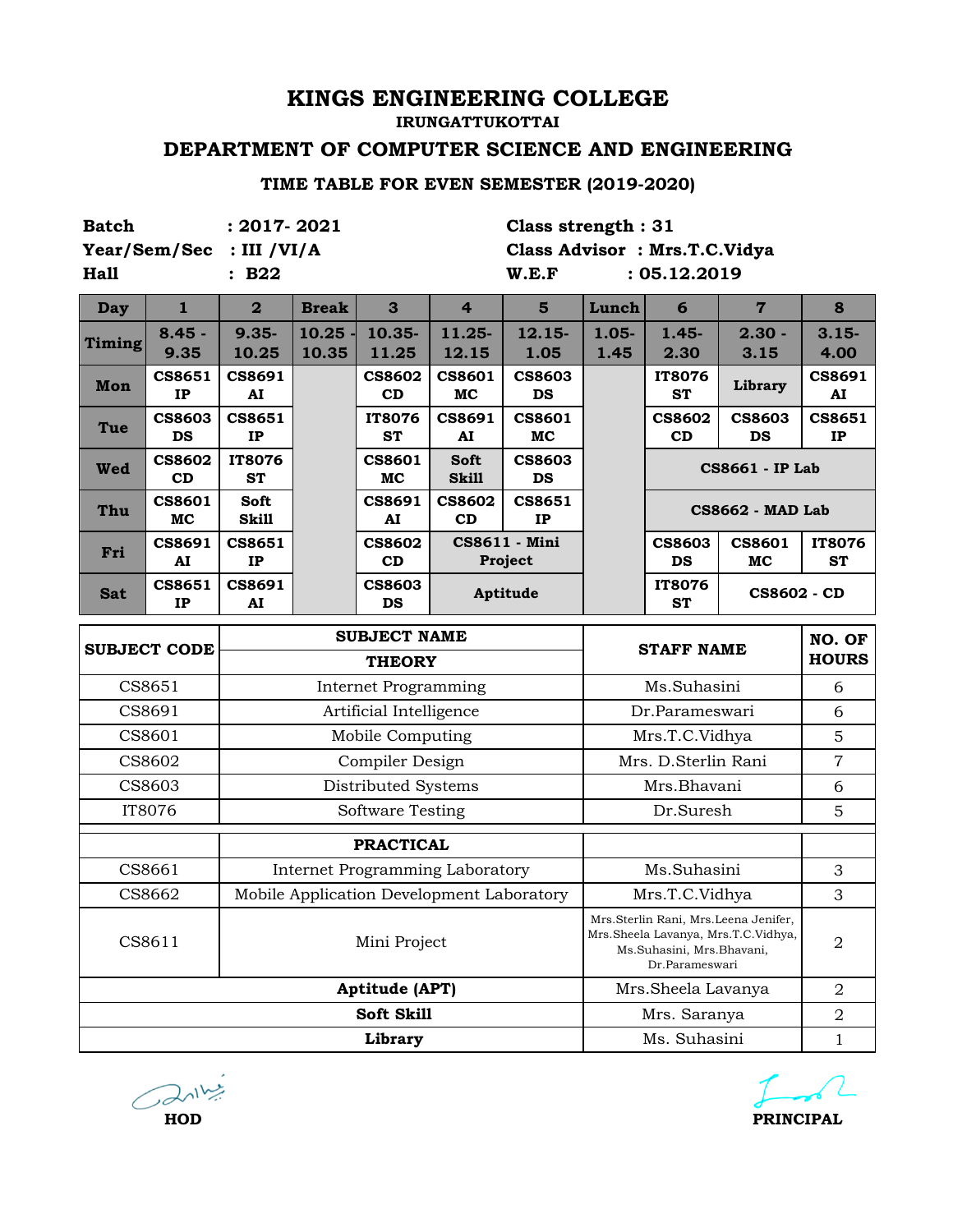## **IRUNGATTUKOTTAI DEPARTMENT OF COMPUTER SCIENCE AND ENGINEERING**

#### **TIME TABLE FOR EVEN SEMESTER (2019-2020)**

| <b>Batch</b> |                            | $: 2017 - 2021$             |                    |                                      |                                           | <b>Class Strength</b>      |                  | : 31                                        |                                                                            |                            |
|--------------|----------------------------|-----------------------------|--------------------|--------------------------------------|-------------------------------------------|----------------------------|------------------|---------------------------------------------|----------------------------------------------------------------------------|----------------------------|
|              | Year/Sem/Sec               | : III /VI/B                 |                    |                                      |                                           | <b>Class Advisor</b>       |                  |                                             | : Mrs.Bhavani                                                              |                            |
| Hall         |                            | : C22                       |                    |                                      |                                           | W.E.F                      |                  | : 05.12.2019                                |                                                                            |                            |
| <b>Day</b>   | $\mathbf{1}$               | $\overline{\mathbf{2}}$     | <b>Break</b>       | 3                                    | $\overline{4}$                            | $5\phantom{1}$             | Lunch            | 6                                           | $\overline{7}$                                                             | 8                          |
| Timing       | $8.45 -$<br>9.35           | $9.35 -$<br>10.25           | $10.25 -$<br>10.35 | 10.35-<br>11.25                      | 11.25-<br>12.15                           | 12.15-<br>1.05             | $1.05 -$<br>1.45 | $1.45 -$<br>2.30                            | $2.30 -$<br>3.15                                                           | $3.15 -$<br>4.00           |
| Mon          | <b>CS8602</b><br>CD        | <b>IT8076</b><br><b>ST</b>  |                    | <b>CS8651</b><br>IP                  | <b>CS8691</b><br>AI                       | <b>CS8602</b><br>CD        |                  | <b>CS8651</b><br>IP                         | <b>CS8601</b><br>MC                                                        | <b>CS8603</b><br>DS        |
| Tue          | <b>CS8691</b><br>AI        | <b>CS8601</b><br>MC         |                    | <b>CS8602</b><br>CD                  | <b>Soft</b><br><b>Skill</b>               | <b>CS8651</b><br>IP        |                  |                                             | <b>CS8662 - MAD Lab</b>                                                    |                            |
| Wed          | <b>CS8603</b><br><b>DS</b> | <b>CS8691</b><br>AI         |                    | <b>IT8076</b><br><b>ST</b>           | <b>CS8651</b><br>IP                       | <b>CS8601</b><br>MC        |                  | <b>CS8602</b><br>CD                         | <b>CS8601</b><br>MC                                                        | <b>CS8691</b><br>AI        |
| Thu          | <b>CS8651</b><br>IP        | <b>CS8603</b><br><b>DS</b>  |                    | <b>IT8076</b><br><b>ST</b>           | Library                                   | <b>CS8603</b><br><b>DS</b> |                  | <b>CS8691</b><br>AI                         | <b>CS8602 - CD</b>                                                         |                            |
| Fri          | <b>IT8076</b><br><b>ST</b> | <b>Soft</b><br><b>Skill</b> |                    | <b>CS8603</b><br><b>DS</b>           |                                           | CS8611 - Mini<br>Project   |                  |                                             | <b>CS8661 - IP Lab</b>                                                     |                            |
| <b>Sat</b>   | <b>CS8601</b><br>MC        | <b>CS8602</b><br>CD         |                    | <b>CS8651</b><br>IP                  |                                           | Aptitude                   |                  | <b>CS8603</b><br><b>DS</b>                  | <b>CS8691</b><br>AI                                                        | <b>IT8076</b><br><b>ST</b> |
|              |                            |                             |                    |                                      |                                           |                            |                  |                                             |                                                                            |                            |
|              |                            |                             |                    |                                      |                                           |                            |                  |                                             |                                                                            |                            |
|              | <b>SUBJECT CODE</b>        |                             |                    | <b>SUBJECT NAME</b><br><b>THEORY</b> |                                           |                            |                  | <b>STAFF NAME</b>                           |                                                                            | NO. OF<br><b>HOURS</b>     |
|              | CS8651                     |                             |                    | <b>Internet Programming</b>          |                                           |                            |                  | Ms.Suhasini                                 |                                                                            | 6                          |
|              | CS8691                     |                             |                    | Artificial Intelligence              |                                           |                            |                  | Dr.Parameswari                              |                                                                            | 6                          |
|              | CS8601                     |                             |                    | Mobile Computing                     |                                           |                            |                  | Mrs.T.C.Vidhya                              |                                                                            | $\overline{5}$             |
|              | CS8602                     |                             |                    | Compiler Design                      |                                           |                            |                  | Mrs. D.Sterlin Rani                         |                                                                            | $\overline{7}$             |
|              | CS8603                     |                             |                    | Distributed Systems                  |                                           |                            |                  | Mrs.Bhavani                                 |                                                                            | 6                          |
|              | IT8076                     |                             |                    | <b>Software Testing</b>              |                                           |                            |                  | Mrs.Sheela Lavanya                          |                                                                            | 5                          |
|              |                            |                             |                    | <b>PRACTICAL</b>                     |                                           |                            |                  |                                             |                                                                            |                            |
|              | CS8661                     |                             |                    |                                      | Internet Programming Laboratory           |                            |                  | Ms.Suhasini                                 |                                                                            | 3                          |
|              | CS8662                     |                             |                    |                                      | Mobile Application Development Laboratory |                            |                  | Mrs.T.C.Vidhya                              |                                                                            | 3                          |
|              | CS8611                     |                             |                    | Mini Project                         |                                           |                            |                  | Ms.Suhasini, Mrs.Bhavani,<br>Dr.Parameswari | Mrs.Sterlin Rani, Mrs.Leena Jenifer,<br>Mrs.Sheela Lavanya, Mrs.T.C.Vidya, | $\overline{2}$             |
|              |                            |                             |                    | Aptitude (APT)                       |                                           |                            |                  | Mrs.Sheela Lavanya                          |                                                                            | 2                          |
|              |                            |                             |                    | Soft Skill<br>Library                |                                           |                            |                  | Mrs. Saranya<br>Mrs.Bhavani                 |                                                                            | $\overline{2}$             |



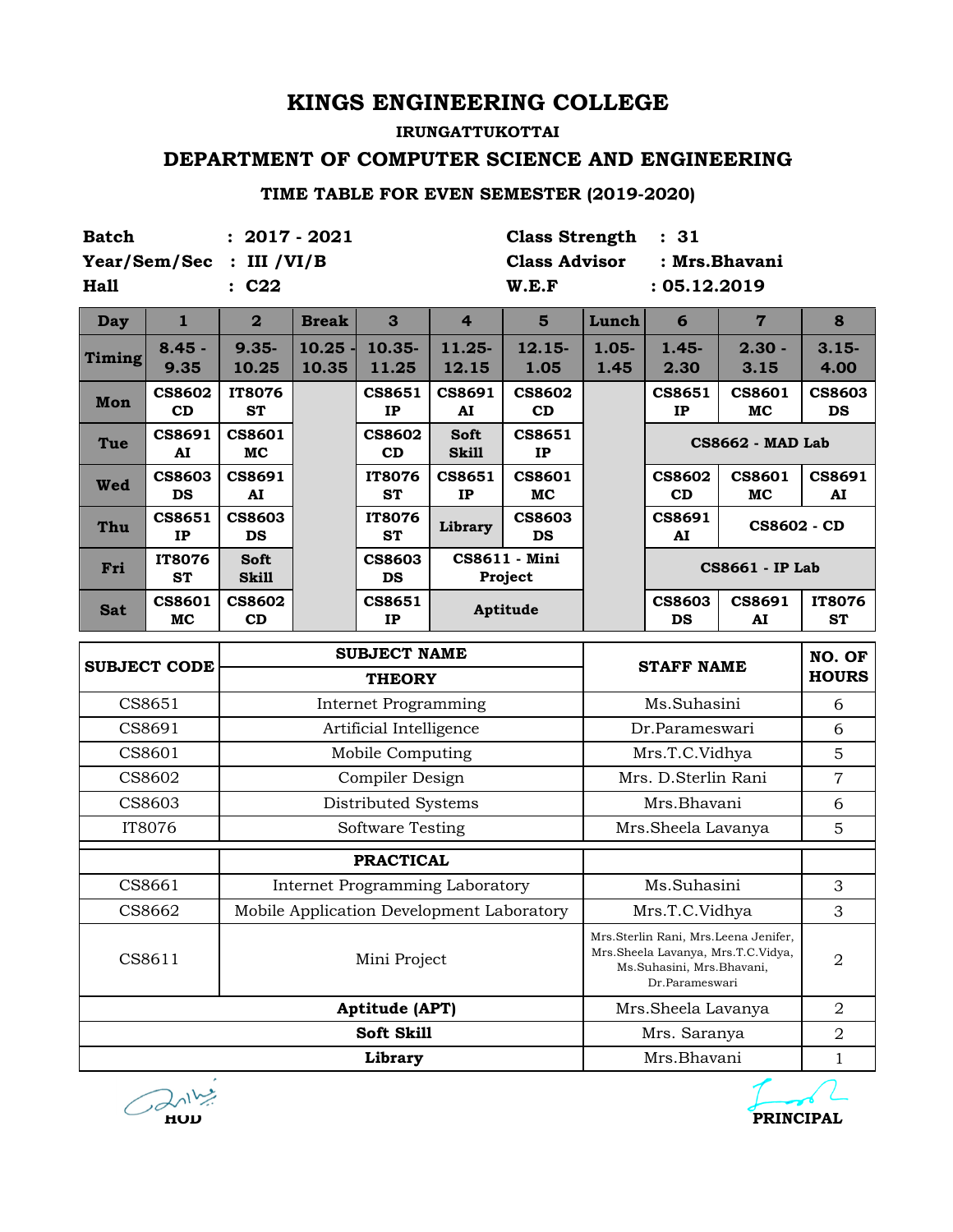#### **IRUNGATTUKOTTAI**

#### **DEPARTMENT OF COMPUTER SCIENCE AND ENGINEERING**

#### **TIME TABLE FOR EVEN SEMESTER (2019-2020)**

| <b>Batch</b>     | : 2018- 2022           | Class strength : $24$ |                                   |
|------------------|------------------------|-----------------------|-----------------------------------|
| Year / Sem / Sec | $\therefore$ II / IV/A |                       | Class Advisor: Mrs. Leena Jenifer |
| <b>Hall</b>      | : B23                  | W.E.F                 | : 05.12.2019                      |

| <b>Day</b>    |                              | $\mathbf{2}$                 | <b>Break</b> | 3                           | $\overline{4}$               | 5                           | Lunch    | 6                          | $\overline{7}$               | 8                            |
|---------------|------------------------------|------------------------------|--------------|-----------------------------|------------------------------|-----------------------------|----------|----------------------------|------------------------------|------------------------------|
|               | $8.45 -$                     | $9.35 -$                     | 10.25        | $10.35 -$                   | $11.25 -$                    | $12.15-$                    | $1.05 -$ | $1.45 -$                   | $2.30 -$                     | $3.15 -$                     |
| <b>Timing</b> | 9.35                         | 10.25                        | 10.35        | 11.25                       | 12.15                        | 1.05                        | 1.45     | 2.30                       | 3.15                         | 4.00                         |
| Mon           | <b>CS8451</b><br>DAA         | <b>CS8493</b><br><b>OS</b>   |              | <b>MA8402</b><br><b>PQT</b> | <b>ARW</b>                   | <b>CS8494</b><br>SE.        |          | <b>CS8493</b><br><b>OS</b> | <b>CS8491</b><br><b>CA</b>   | <b>CS8451</b><br><b>DAA</b>  |
| Tue           | <b>MA8402</b><br><b>PQT</b>  | <b>CS8491</b><br><b>CA</b>   |              | <b>CS8494</b><br><b>SE</b>  | <b>CS8493</b><br><b>OS</b>   | <b>MA8402</b><br><b>PQT</b> |          | <b>CS8451</b><br>DAA       | <b>CS8491</b><br><b>CA</b>   | <b>CS8492</b><br><b>DBMS</b> |
| Wed           | <b>CS8491</b><br><b>CA</b>   | <b>Soft</b><br><b>Skill</b>  |              | <b>MA8402</b><br><b>POT</b> | <b>CS8492</b><br><b>DBMS</b> | <b>CS8494</b><br><b>SE</b>  |          |                            | <b>CS8461-OS LAB</b>         |                              |
| Thu           | <b>MA8402</b><br><b>PQT</b>  | CS8451<br>DAA                |              | <b>CS8494</b><br><b>SE</b>  | <b>CS8492</b><br><b>DBMS</b> | <b>MA8402</b><br><b>PQT</b> |          | <b>CS8493</b><br><b>OS</b> | <b>CS8492</b><br><b>DBMS</b> | <b>CS8491</b><br><b>CA</b>   |
| Fri           | <b>CS8492</b><br><b>DBMS</b> | <b>CS8451</b><br>DAA         |              | <b>MA8402</b><br><b>PQT</b> | <b>CS8493</b><br><b>OS</b>   | <b>CS8494</b><br><b>SE</b>  |          |                            | CS8481-DBMS LAB              |                              |
| <b>Sat</b>    | <b>MA8402</b><br><b>PQT</b>  | <b>CS8492</b><br><b>DBMS</b> |              | Library                     | <b>CS8451</b><br>DAA         | <b>CS8491</b><br><b>CA</b>  |          | <b>CS8451</b><br>DAA       | <b>CS8492</b><br><b>DBMS</b> | <b>CS8493</b><br><b>OS</b>   |

| <b>SUBJECT CODE</b> | <b>SUBJECT NAME</b>                    | <b>STAFF NAME</b>   | NO. OF<br><b>HOURS</b> |
|---------------------|----------------------------------------|---------------------|------------------------|
| MA8402              | Probability and Queueing Theory        | Mr. Devaraj         | 8                      |
| CS8491              | Computer Architecture                  | Mrs. Archana        | 6                      |
| CS8492              | Database Management Systems            | Dr.G.Manikandan     | 7                      |
| CS8451              | Design and Analysis of Algorithms      | Mrs.Leena Jenifer   | 7                      |
| CS8493              | <b>Operating Systems</b>               | Mr K.G. Saravanan   | 6                      |
| CS8494              | Software Engineering                   | Dr.Jullie Josephine | 5                      |
|                     | <b>PRACTICALS</b>                      |                     |                        |
| CS8481              | Database Management Systems Laboratory | Ms.Monika           | 3                      |
| CS8461              | <b>Operating Systems Laboratory</b>    | Mr K.G. Saravanan   | 3                      |
| <b>HS8461</b>       | <b>Advanced Reading and Writing</b>    | Dr. Maria           | 1                      |
|                     | Soft Skill                             | Mrs. Saranya        | 1                      |
|                     | Library                                | Mrs.Leena Jenifer   |                        |

 $Ca^{11}$ **HOD**

**PRINCIPAL**